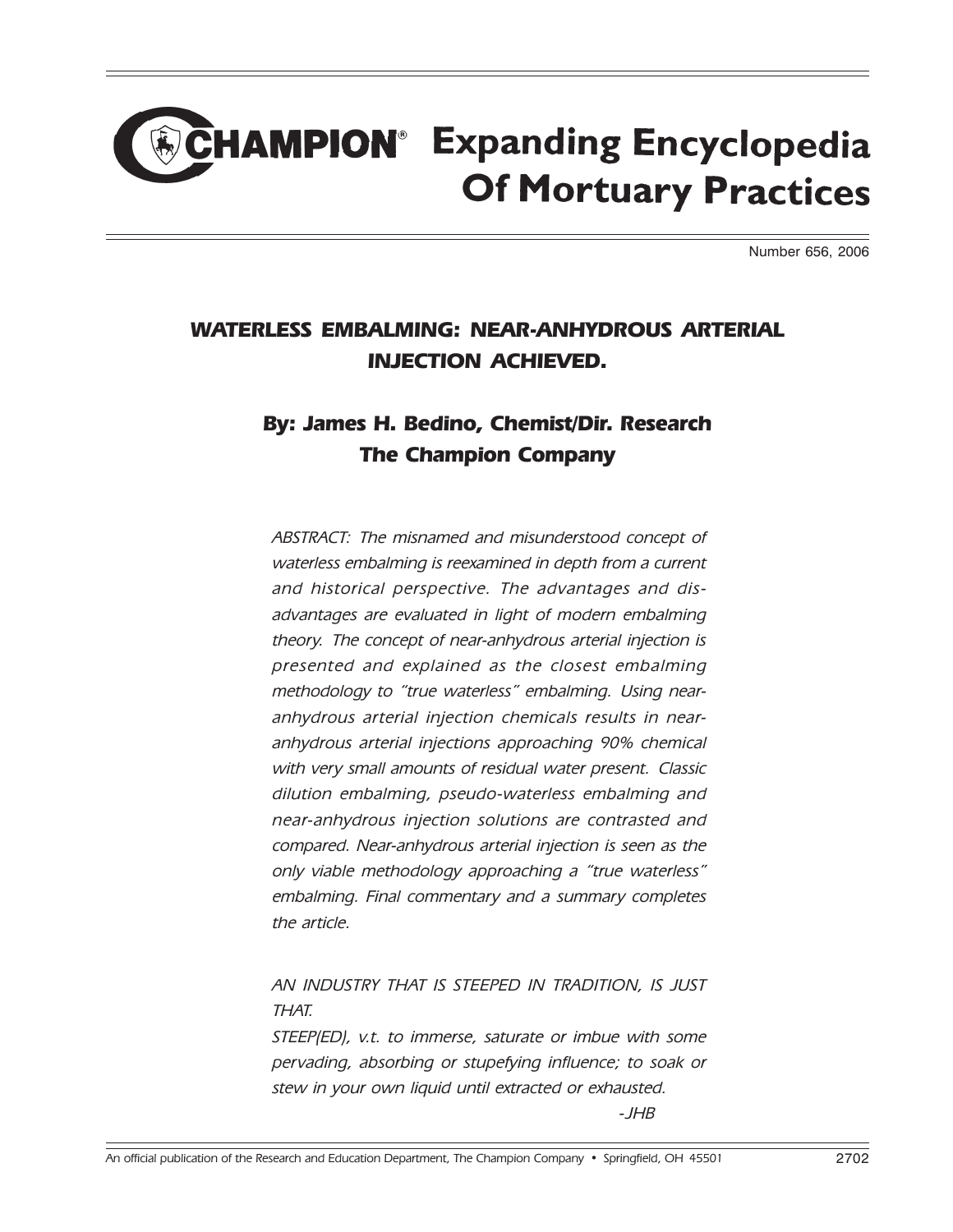INTRODUCTION: So-called waterless embalming has always been misdefined, misconstrued and misnamed. There never has been and never will be "true" waterless embalming, it is practically impossible in the real world. The difference in water content from classic dilution embalming and so-called "waterless" embalming in the past is essentially trivial and not even a concept in total injected water in most cases. It has been used as a marketing gimmick to drastically increase the usage of various additive embalming chemicals under the guise of being a technological leap forward. The embalming results from this old-style or pseudo-waterless injections are sometimes better in severe cases, but in the vast majority of normal to near-normal cases, little difference can be seen.

"True" waterless or near-anhydrous arterial injection solutions would be and are a definite technological advance in that all or essentially all residual water is eliminated from the arterial injection resulting in elimination of water impurities, reduced injection volumes, and superior results with edematous or wet bodies where additional water injected exacerbates embalming problems. Champion has developed a near-anhydrous arterial injection procedure with the introduction of PLASMA Injection Factor. PLASMA allows, for the first time, a true "near-waterless" arterial injection with total injected chemical approaching 90%. The result is far superior, faster arterial embalming with deeper penetration and increased tissue saturation levels without the introduction of unneeded or unwanted water as an inert carrier. Near-anhydrous arterial injection has been achieved. But first, let us delve into the history of the "waterless" concept itself.

HISTORY: The mythology of "waterless" embalming has been bouncing around the industry for years now. It had it's heyday in the late 60's, 70's and 80's when the travelling embalming seminar ("with body present" considered de riguer) was a thing to behold. In an industry where essentially nothing changes and there hardly is anything to talk about anyway, the buzz about "waterless" was significant and the sales pitch that was snuck in the side door was impressive. As a kid, I remember sitting in the back of one of these seminars and watching the miracle of just using all embalming fluid instead of dilution water unfolding before my very eyes. I eagerly rushed back to the embalming room and tried it several times and — behold — nothing seemed any different — absolutely nothing. Oh, well. Gone, forever, are those halcyon days of what I light-heartedly and in jest refer to, as, the travelling dogand-pony show era. The waterless buzz continues to this day, although significantly reduced now to a murmur. After all these years the newness of the concept has seriously wore off as just about everybody has heard about it and the interest in technical training and information, especially of an embalming nature is at an all-time low and continuing on a rapid decline (death spiral would be a better name). The dismal attendance at the few, if any, remaining embalming/technical seminars that recycle the same old tired ideas is silent witness to this trend. The ponies are all gimp-legged and out to pasture and the dogs are toothless and confined to the porch. And as it is written, these things too shall come to pass. And another tradition becomes — well, — steeped. And, perhaps, that is good.

THE MYTH: Waterless never was waterless, in fact it wasn't even close. I exhaustively investigated this fallacy in an earlier Champion Encyclopedia article and demonstrated that the reduction in total water injected was pitifully small and borderline insignificant. I encourage you to read this earlier article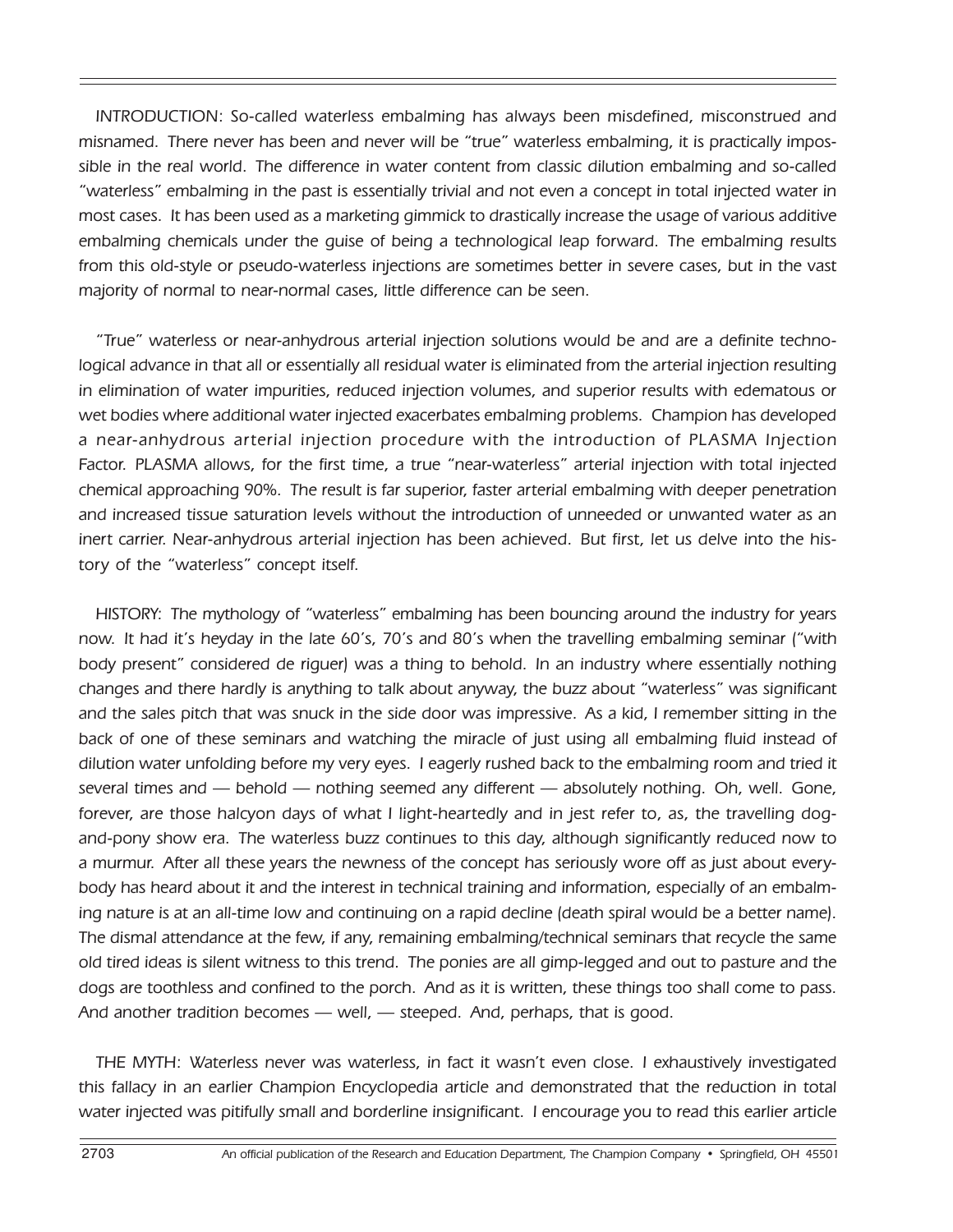as it sets the facts straight concerning pseudo-waterless embalming mixtures. As all embalmers know, formalin and basic arterial fluids are at least two-thirds water or more. This is the chemical facts of life regarding formaldehyde gas dissolved in water, and there is no way around it. Consequently, just using various embalming fluids and their additives will not seriously reduce the amount of water you are injecting in the final dilution. This fact is played out in the empirically observed results of comparison embalmings. In the vast majority of normal to near-normal embalmings, no noticeable differences in the embalmed bodies are noted when you embalm with conventional water dilution or use pretend or pseudo-waterless embalming. Only in the most severe or difficult embalmings does a difference start to appear. In these types of severely compromised bodies, any reduction of dilution water, even if small, would be a positive contribution toward a successful embalming result. This is predominately the reasons that I and The Champion Company have never recommended or endorsed the concept of pseudo-waterless style injection, except in the most severe of cases.

There is one other curious fact that is found if you look closely at the recommended quantities and dilutions of various arterial fluids and the typical additives in pseudo-waterless embalmings. Since you have no dilution water, you substitute bottles and bottles of various water conditioners, buffers, rectifying chemicals, pH setters and humectants for the dilution water, but at the same time you use 2-4 times the typical amounts of arterial fluid as in a normal body, yet the embalming results essentially mimic the embalming results of a conventional water dilution embalming. Some recommended amounts of high index arterials actually approach what would be an anatomical final dilution. What is going on here? What is happening is massive neutralization of available formaldehyde in solution by the excessive amounts of embalming additives, therefore, requiring drastic increases in total formaldehyde present to overcome the neutralization. This is essentially driving around with your parking brake on. You need to add a lot more formaldehyde in solution because you have skewed the pH, neutralized and complexed out a significant amount of the bound and unbound available formaldehyde for protein fixation. You use a lot more of all chemicals, but you really don't get anywhere faster or better in the vast majority of embalmings. This also explains why the only time pseudo-waterless style embalming seems to be better is in severe or extreme cases, where any increase in formaldehyde (complexed or otherwise) and any reduction, even if slight, in water injected would be a help. Consequently, except in these severe/extreme cases, The Champion Company never endorsed the "waterless" technique in its classic industry embodiment. With a modern solution to this problem, all that is about to change.

THE MODERN SOLUTION: Near-anhydrous arterial injection, where a very significant reduction in total injected water is involved in the embalming is definitely a superior embalming methodology for numerous reasons. Near-anhydrous arterial injection comes as close as is reasonably possible to a true form of "waterless" embalming. Near-anhydrous arterial injection virtually eliminates the negative impact of dilution water in embalming. Gone are the hard and heavy ions and dissolved impurities inherent in dilution water. The temperature variants of tap water, processed or otherwise, are eliminated, allowing consistent and reproducible embalming results. Near-anhydrous injection virtually eliminates injected water and results in superior embalming results with edematous bodies, swollen or bloated bodies, wet or moisture laden bodies in general and bodies with potential leakage problems from weeping tissue moisture.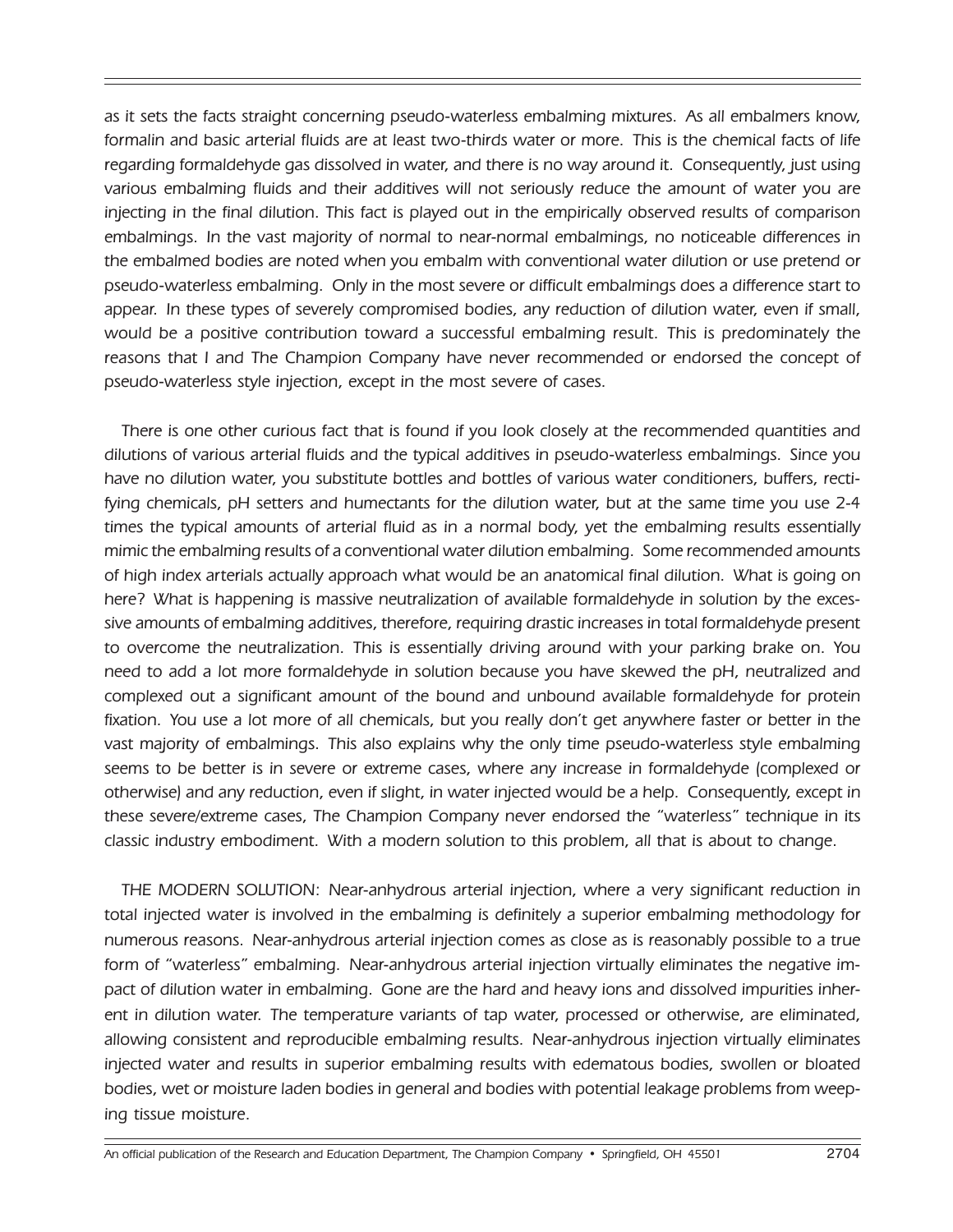Until now, there has been no embalming method that could even come close to a near-anhydrous injection embalming. With the introduction of Millenium New Era PLASMA Injection Factor all that has finally changed. PLASMA is itself 95% anhydrous, with the only water present in the carrier being that which is inevitably married with the chemical components themselves. When coupled with normal quantities of arterial fluids and co-injects, the final injection solution approaches 90% anhydrous. This is a phenomenal reduction in total water injected and a drastic decrease from traditional dilution embalming and pretend/pseudo-waterless injection procedures. Table 1 delineates this drastic elimination of water in arterial injection and compares the relative water content in the three styles of injection.

|                                                    | <b>Normal Dilution</b><br><b>Embalming</b> | <b>Pseudo Waterless</b><br><b>Embalming</b> | <b>Near-anhydrous</b><br><b>Injection</b> |
|----------------------------------------------------|--------------------------------------------|---------------------------------------------|-------------------------------------------|
| Total Water<br><b>From Fluids</b>                  | 22-24 ounces                               | $54-62$ ounces                              | 16-18 ounces                              |
| Total Water Added                                  | 80-85 ounces                               | —0—                                         | $-0-$                                     |
| <b>Total Water per</b><br><b>Typical Injection</b> | $102 - 109$ ounces                         | $54-62$ ounces                              | 16-18 ounces                              |
| % Water Present in<br><b>Total Injection</b>       | 80-85%                                     | 60%                                         | 12-14%                                    |

#### Table 1

Water Present In Various Injection Solutions (Averages per Gallon)

PLASMA's carrier component base is an alcohol/glycol mixture buffered to essentially a neutral pH for maximum effective embalming and compatibility with all arterial injection fluids. Isopropyl alcohol in the formulation acts as an effective solvent, sanitizer, diluent and carrier and is a reasonable low-impact exposure hazard in embalming rooms when utilized safely and correctly. It is present in many of Champion's formulated fluids and is especially complementary to glutaraldehyde-based embalming chemicals. The glycol utilized is propylene glycol which is compatible with arterial chemicals and their additives and a very safe chemical, in general. Propylene glycol is a lower molecular weight glycol with a minimal exposure impact when used as a diluent in embalming solutions. You are already familiar with this chemical as it has been famously used for theatrical fog and smoke effects for years. The pleasant, somewhat sweet smell of this aerosolized chemical is the basis of the fog creeping across the stage and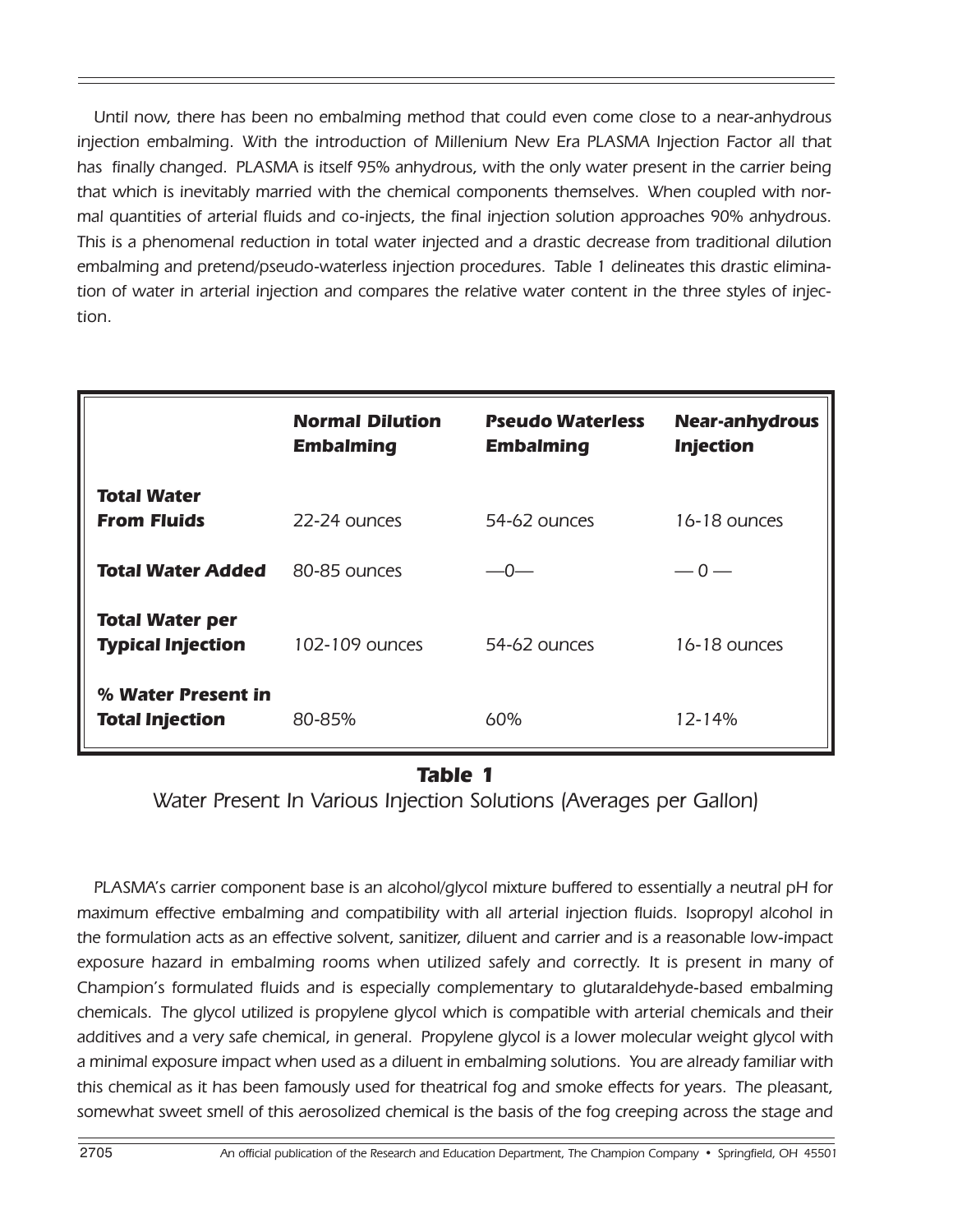dissipating into the auditorium in your favorite play or stage show. The chemical is also the principal ingredient in alternative antifreeze solutions that are pet-safe (traditional antifreezes being, of course, lethal to dogs and other animals) and overall drastically lower in environmental impact. Propylene glycol even has food, flavorings and humectant additive uses in lotions and bubble baths and is recognized by the FDA as essentially safe in food, medicine and cosmetic usage. It typically can be found as an icecream texture enhancing additive. One other interesting use is as the paint solvent/carrier in paintballs for wargames. The exposures in embalming rooms are essentially minimal for this chemical. Glutaraldehyde is utilized in small quantities in PLASMA Injection Factor as a booster aldehyde for increased sanitation and improved embalming results in general, as glutaraldehyde exhibits deeper tissue saturation and more controlled protein reaction chemistry, than does formaldehyde, which is harsh and overreactive especially in arterial fluids. My primary focus and goal at The Champion Company in any formulation or reformulation is safety and exposure reduction for the embalmer, first, always and foremost, period. PLASMA Injection Factor is truly a minimal impact exposure concern for embalmers and does not add significantly to the existing levels of exposures in embalming rooms.

Table 2 demonstrates the drastic reductions in total water injected in near-anhydrous versus traditional and pseudo-waterless embalmings, with reductions of easily 70-85%, according to circumstances. This is as close as we will ever get to "true waterless" embalming solutions. Final dilutions of aldehyde preservative is standard at approximately 1.2-1.5% with barely a quart, or slightly more, of water along for the ride in the entire embalming procedure. This is an astonishingly small amount of water present in an arterial injection. Table 3 outlines these facts and confirms the total embalming solution water content as 34-42 ounces (essentially a quart) with the total solution being 87+% anhydrous (i.e., approaching 90%) or water-free. This is an extreme reduction in water content of modern arterial injections in any embodiment. The necessity of rectifying/water conditioning chemical additives is eliminated as well as humectant additives being used. Only reasonable and normal amounts of standard arterial fluids and their corresponding co-injectants (such as BETA Factor) need be used along with PLASMA Injection Factor. In fact, any or all of the dilution water can be substituted out as the embalmer sees fit. As much, or as little, PLASMA Injection Factor can be used to replace some, any, or all the water in an arterial injection.

Near-anhydrous injection utilizing PLASMA Injection Factor as the carrier/diluent will result in a faster, deeper penetrating, more rapid tissue saturation, particularly with glutaraldehyde potentiated or glutaraldehyde/based arterial chemicals. Glutaraldehyde/formaldehyde blended arterial chemicals will yield excellent arterial embalmings with this method. Better dye tissue saturation, penetration and retention will also occur with the result being a more cosmetically appealing embalming. Utilizing PLASMA on edematous or moist cases will result in superior embalming results with increased action of proven edema chemicals, such as XEROS. Recommended arterials would include LEX, DiFORM40, PK/PLX, JaunDial, or FAX, all of which are glutaraldehyde/formaldehyde reduced exposure blends which emphasizes the sanitizing and embalming ability of glutaraldehyde without sacrificing the rockhard firming action of traditional formaldehyde embalming. The result is superior embalming with significantly reduced overall exposures, especially to formaldehyde, which is the major exposure problem in embalm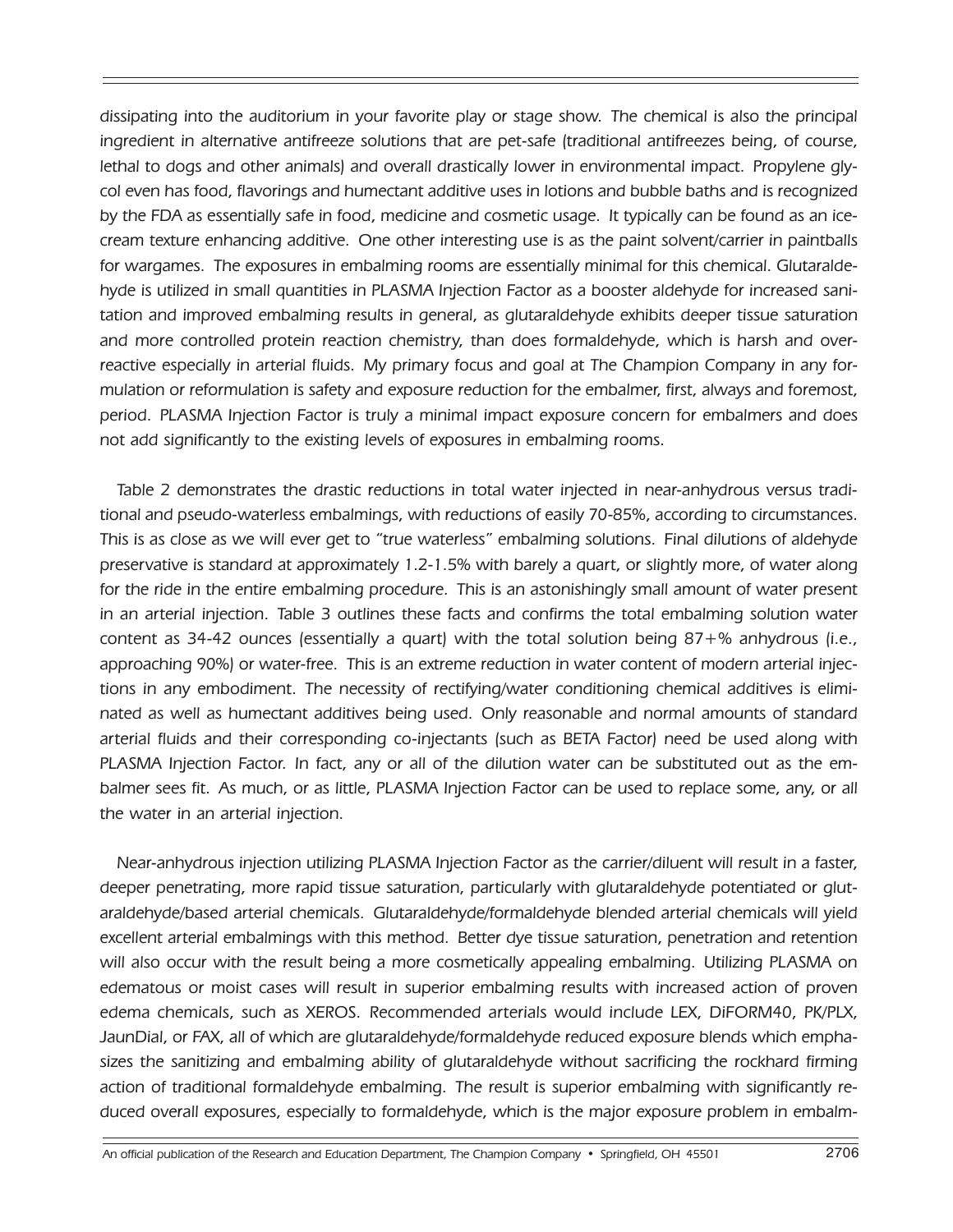ing. Specialist with XEROS would be recommended for edema with PLASMA making up the remaining dilution volume. PLASMA is completely compatible with OMEGA Decomp Factor and would potentiate OMEGA type embalming action in decomp or delayed embalming situations. An ideal cavity to complement near-anhydrous arterial injection, would, of course, be CAVITY 48, which is itself very low in water content and duplicates or exceeds the action of an index 50 cavity chemical without formaldehyde to deal with as an exposure hazard. Formaldehyde just does not need to be in cavity chemicals in any modem embodiment, as extreme levels of cavity embalming can be achieved with glutaraldehydes



Table 2 % Reductions In Water Injected

and other chemicals with total overall chemical exposures drastically reduced. In fact, formaldehyde just doesn't need to be present hardly ever in modern embalming, except as a drying agent in arterial edema embalming and to generate rockhard firming/skin-tightening/drying action. A small amount of formaldehyde, late in the injection, is more than sufficient to duplicate or mimic a typical oldstyle embalming, where the corpse is rockhard and dehydrated. Other than that, formaldehyde just doesn't serve any viable purpose in modem embalming. Formaldehyde is the most serious exposure hazard in the embalming room - always has been, always will be. This sad fact will never change, and to ignore the reality of it is sheer stupidity. The calculus of relative value derived from formaldehyde in embalming versus the increased total exposure hazard just does not compute. As far as formaldehyde goes, use a little of it arterially and lose the rest of it - your embalming results will be drastically improved and your total chemical exposures significantly reduced — a true win-win situation.